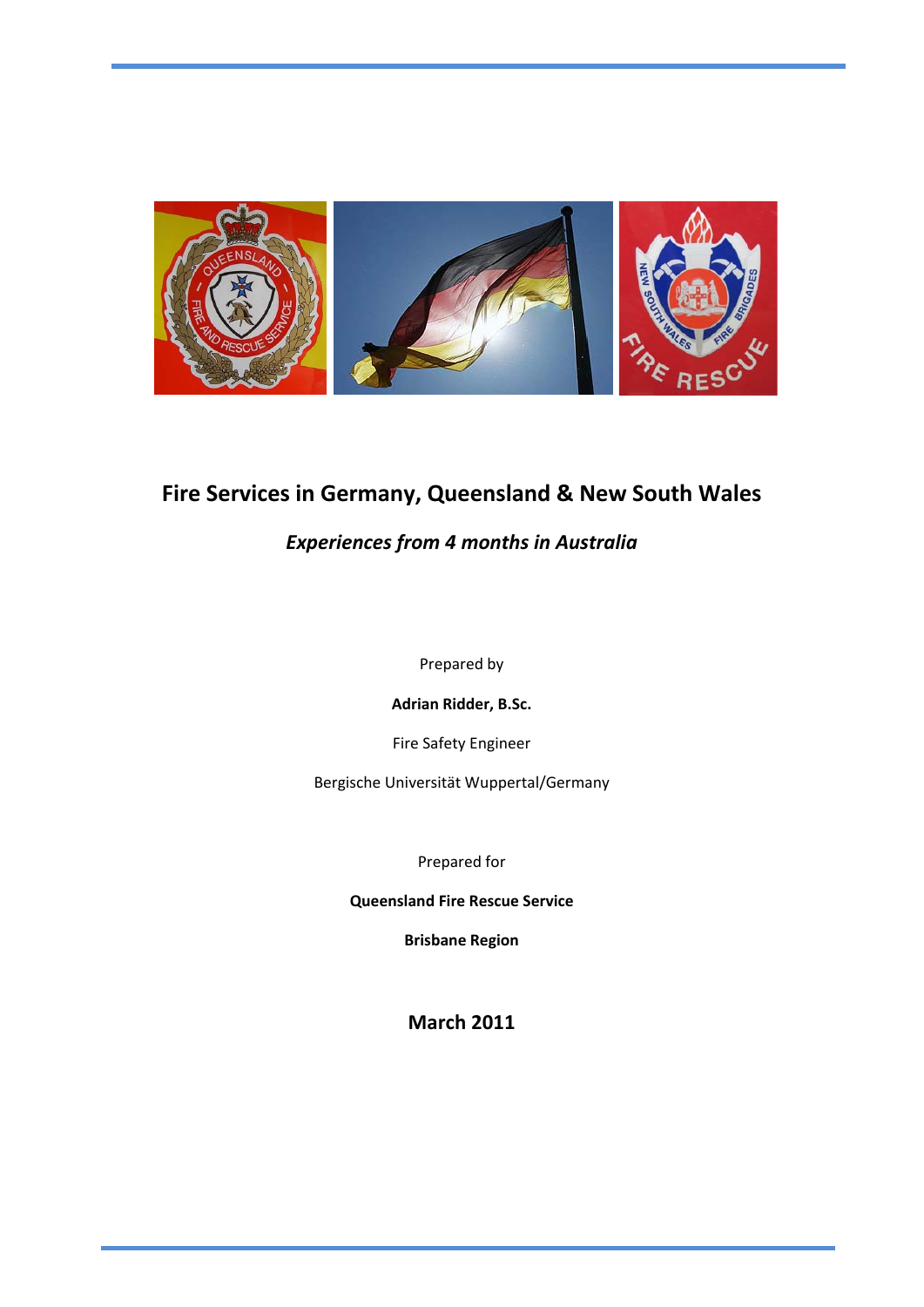# **Contents**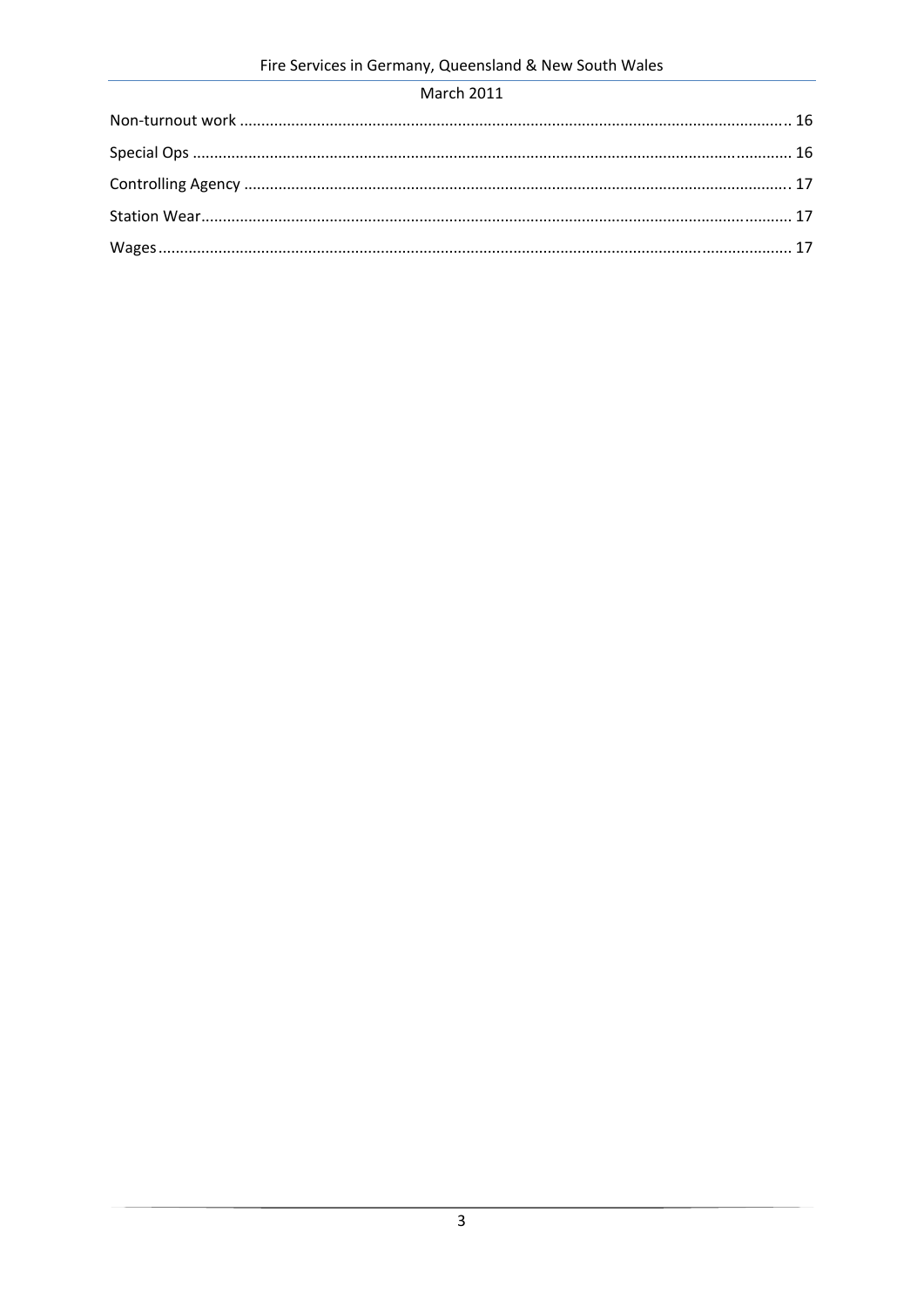#### **Executive Summary**

During my 4 months in Australia, I had plenty of opportunities to compare the Fire Services in Queensland and New South Wales to their German counterpart.

While there are big differences that result from different population densities, building characteristics and similar influences, I like to say that in the end there are only minor differences in how the core business of delivering service to the citizens are conducted.

I saw many good ideas and concepts that challenged my hitherto believes and hope that some of the "German way" of fire service work described below can achieve the same for Australian readers.

In general, I believe the fire services I visited are one of the best I have ever seen, meaning they are among the best in the world and cutting edge in many ways. In many aspects, German fire services can learn a lot from Australia, both on their own individual work and the overarching organization of state emergency services.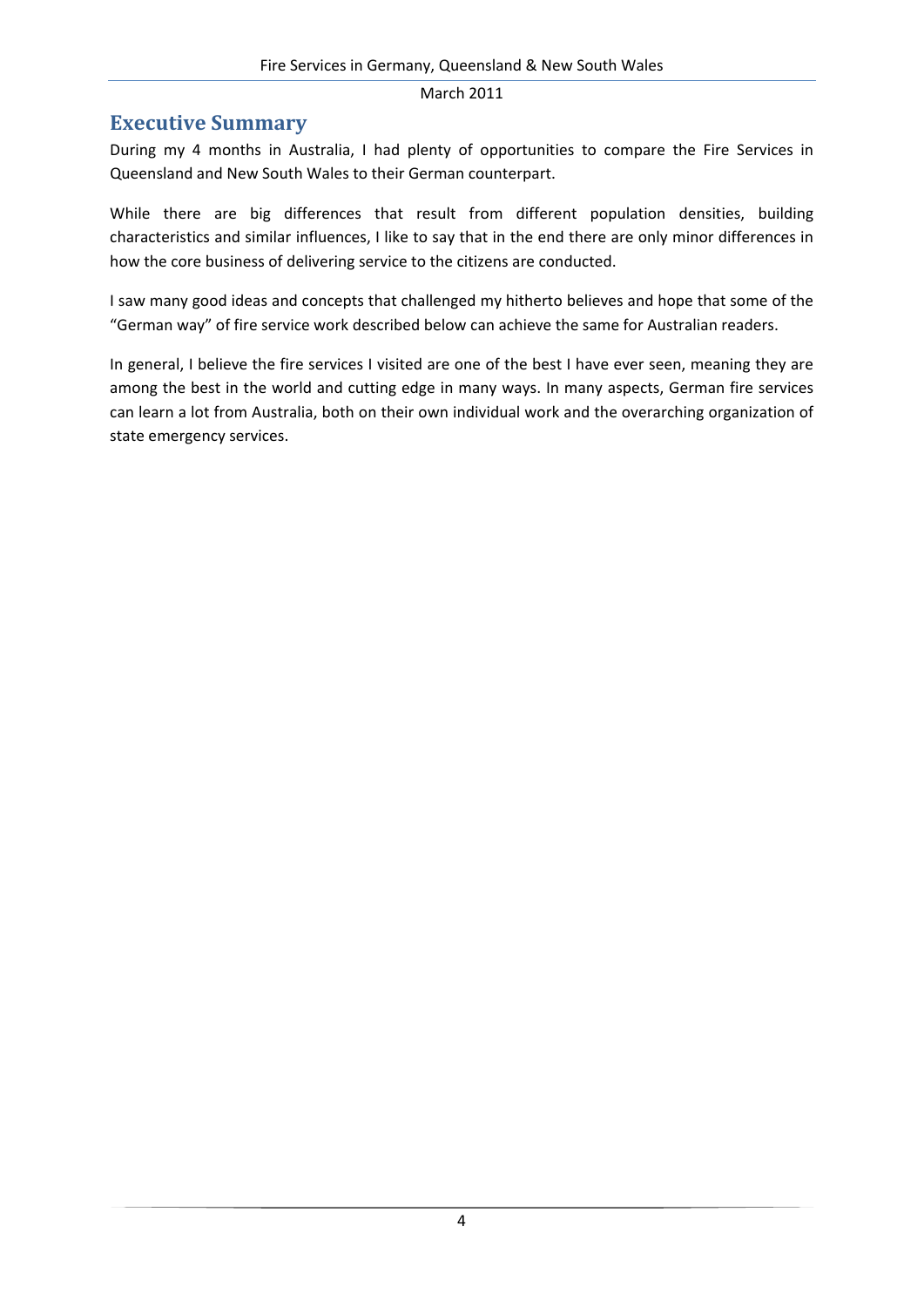### **Introduction**

As part of my final year studying Fire Safety Engineering at the Bergische Universität Wuppertal in Germany, it is mandatory to spend a practical term of 12 weeks in a work environment close to Fire Safety Engineering.

Through personal contacts to SO Shan Raffel (Queensland Fire Rescue Service) and Insp John McDonough (Fire Rescue New South Wales), the idea was born to spend this time overseas, working with both QFRS and FRNSW. Made possible by the assistance of the Institution of Fire Engineers (IFE) Australia and the support of AC Ian Mitchell (QFRS) and Supt Chris Jurgeit (FRNSW), I finally arrived in Brisbane on the 18 November 2010 and started my practical term in Australia.

I want to thank all of the gentlemen mentioned above very much, as this eye‐opening, informative and certainly also personally transformative stay would not have been possible without their continued support. Especially the continuous support of my friend Shan Raffel, who took on the certainly sometimes challenging task of being my liaison officer during the whole stay, was invaluable. I would also like to express my gratitude to everyone I met and dealt with during my stay; everybody was very helpful, caring and I made many new friends. Thank you.

To give at least something back to the organization, it was my pleasure to prepare this report that reflects my findings in how different (or similar) the fire services operate in Germany, Queensland and New South Wales. On the following pages, my personal impressions on different aspects of the work of emergency services are stated.

The first very positive fact I came across was in my first days with QFRS at a meeting with AC Ian Mitchell. Although I had done similar placements with German Fire Brigades, I had never before encountered such a willingness to accept feedback even from a student. That alone is proof for a very healthy business culture and an eagerness in continuous improvement.

# **Timeline**

I worked with the QFRS from November 2010 to January 2011. That totals to 8 weeks of operational experience. During my stay, I visited several day work units as well as QCESA, interviewed the staff there and was introduced to their work. In addition, I worked 7 full tours on C‐Shift at Kemp Place Station, which gave me good insight in the operational side of work.

During the 2010/2011 floods, I worked with the Rapid Damage Assessment Teams and the BA Hazmat/Scientific teams that ensured air quality in flood affected buildings. On a more strategic level, I visited and worked at the ICC Kemp Place, the ROCC and SOCC, which gave me valuable experiences in all different levels of command.

In January and February 2011 I spent 4 weeks at Fire Rescue New South Wales (FRNSW, ex NSW Fire Brigades), visited again several day work units and State Training College and did two night shifts at City of Sydney Station.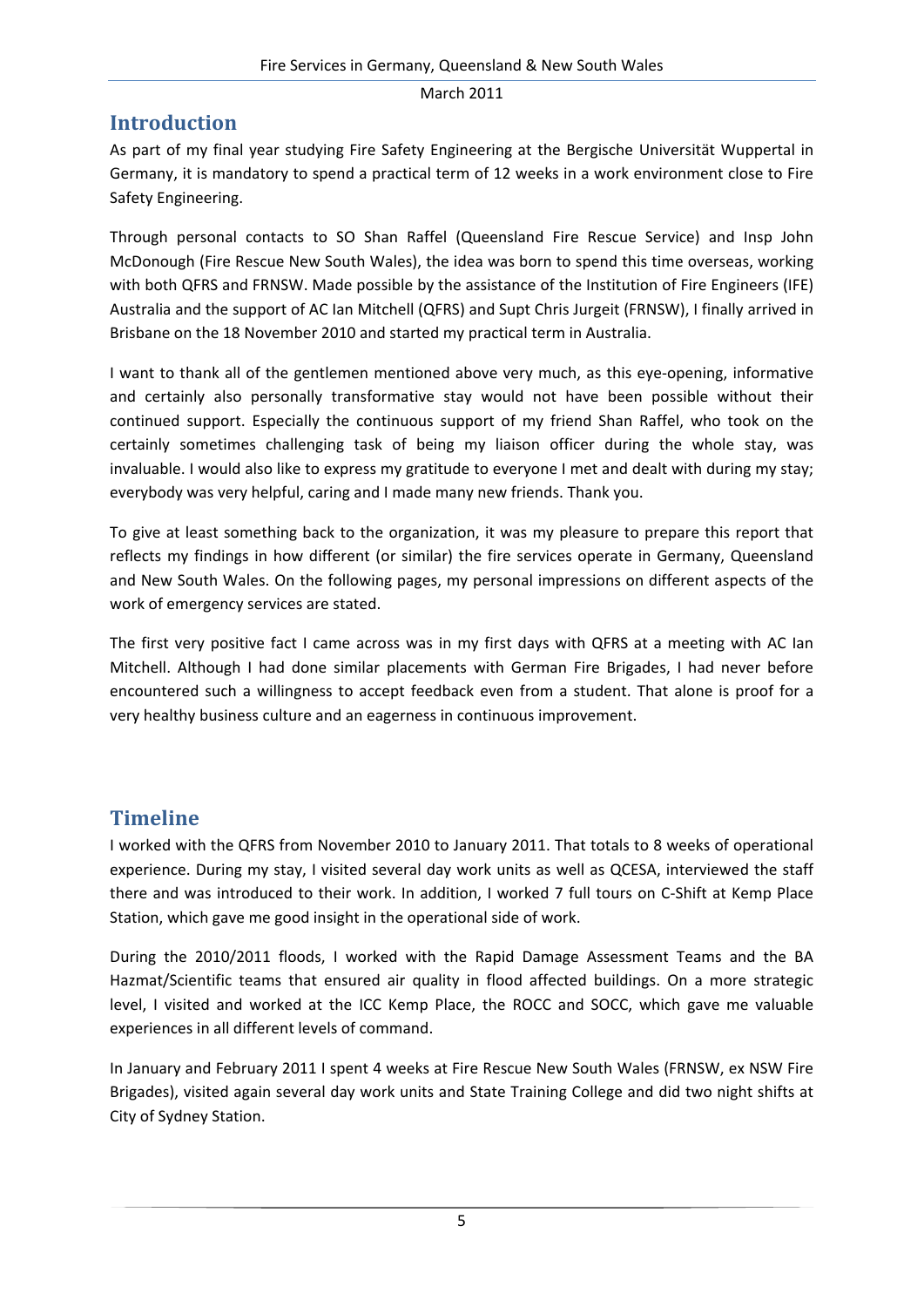### **Comparison of Countries**

Comparing Germany to Australian states, the huge differences in area and population density catch the eye: QLD is almost 5 times as big as Germany with a population of 4.4 Mio, leading to a population density of 2.42 p/km². NSW is more than double the size of Germany with 7 Mio people and 8.90 p/km<sup>2</sup>. Germany, by comparison, is inhabited by 82 Mio people resulting in as many as 229 p/km².

Those differences are reflected in the number of staff, too. As QFRS employs ca. 2000 permanents, 2000 auxiliaries and directs ca. 35,000 rural volunteers, NSW has some 6900 permanents & retained as well as 70 000 rurals, Germany has roughly 30 000 permanent firies and as many as 500 000 active volunteer firefighters. In my opinion, those differences in numbers are made up with in the quality of training. It is also interesting that because of demographic changes and an ageing workforce, the German Fire Services very probably have to adapt something more similar to the Australian concept in the years to come as we simply won't have the big number of staff anymore.

As the floods unfolded, it got the impression that the relatively small number of firefighters, although complemented by SES, SLS and other staff, was stretched to the very limit and it would have been interesting for how long a full blown recovery effort, as it was executed during the first 2 weeks of the Brisbane floods, could have been sustained.

### **Staffing**

The biggest operational difference between Australia and Germany is probably the crew size and the amount of manpower dispatched in general. The "traditional" crew size in Germany is an officer and eight men ( 1/8), which today is down in many permanent brigades because of cost savings to (1/5). And this is with a standard response to every fire alarm of two pumps and an aerial ladder (or heavy rescue or water tender depending on the type of emergency). On example was an UWA at a hospital: QFRS' response were 2 pumps, back home probably at least double that would have arrived.

In addition, traditionally German fire services have not as many stations, but bigger ones. However, lately there is a trend towards more and smaller stations in some services in Germany.

# **Organization**

Talking about the organization of fire services in Germany, another profound difference comes to light: Every city and even small town has its own independent fire brigade, funded by the city. That leads to the huge number of ca. 25 000 brigades in all of Germany. That leads to big differences in training, equipment and tactics. National standards on basic equipment such as hoses and radios ensure interoperability. In my opinion, a state Fire Service as QFRS is far superior in delivering its services. From the two state fire services I visited, my impression is that QLD has the better system as the rural fire service is included and the overarching division of responsibilities between the different emergency services seems in order.

In opposition to that, FRNSW's relationship with its RFS is problematic and fraught with infighting and mistrust. In addition, even police, ambulance, SES have rescue units in NSW, which causes unnecessary friction and turf fights.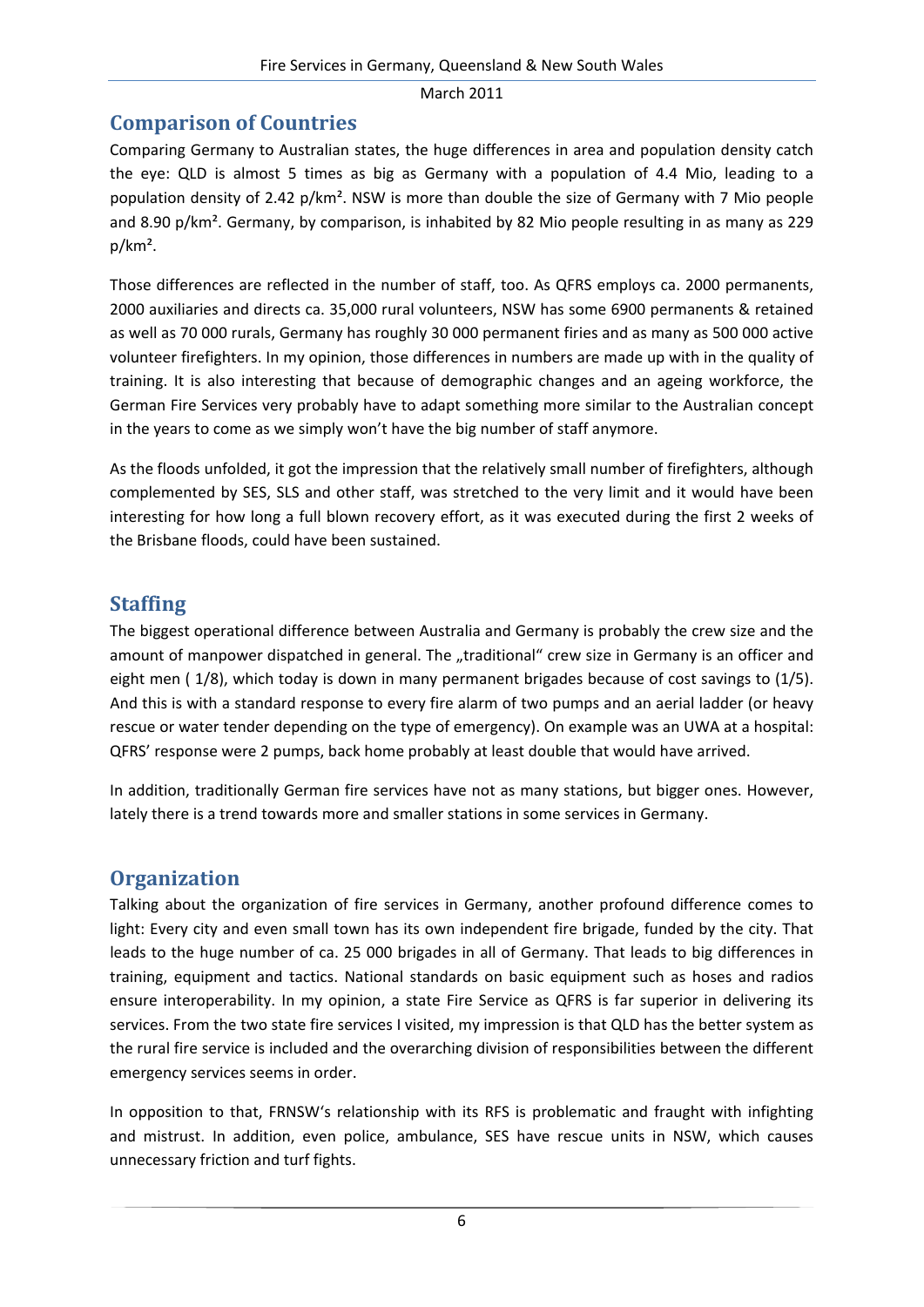### **Advantages of a state fire service**

The upsides of a uniform state fire service are quite obvious: A great deal of standardization in equipment, training, tactics and nomenclature can be achieved while still allowing enough flexibility for local needs. That standardization is especially useful at major incidents and catastrophic events, as trough that equal units are created whose value and capability is well known to ICs, even when the units are deployed from far away in the state.

Another big plus is in my eyes the access to other governmental departments and agencies at eye‐ level; on example from the flood operations was the delivery of 30 SUVs for interstate USAR‐Teams by QFleet.

Furthermore, by forming a state fire service a "critical mass" is reached which allows for operating units like GIS, inhouse‐IT, Scientific Branch, own workshops, and technical services, which would not be possible for small, city‐based brigagdes.

Having a state fire service also allows for a more "scientific" approach in testing new equipment and methods: One project of testing can be conducted and its findings rolled out to the whole state (a good example for that is the CAFS trial), instead of reinventing the wheel all the time.

#### **Major Infrastructures**

At QFRS, acting positions and/or DMOs (changing persons depending on shifts) are tasked with covering construction and operation of major infrastructures. To improve handling those projects, a dedicated position of a "Manager Major Infrastructure Construction & Operations" could be helpful. At FRNSW, the Structural Fire Safety Unit covers all life‐cycles of major infrastructure from design to operation, this could also be a interesting role model.

### **Staff**

The concept of "acting" positions provides an excellent opportunity to experience different areas (e.g. BAO, DMO) before deciding for permanent career and for staff to be "in the shoes" of their bosses.

However, some mechanism seems necessary for retaining the knowledge and to involve the general staff in the specific project topic (examples: OpsDoc, Tunnels, ECC/eIAP) to avoid that the acting positions are the only stakeholders in the project, without the support of "regular" branches. This could be a problem when the temporary acting position is dissolved and therefore much knowledge could be lost and an often needed consolidation phase not fully completed.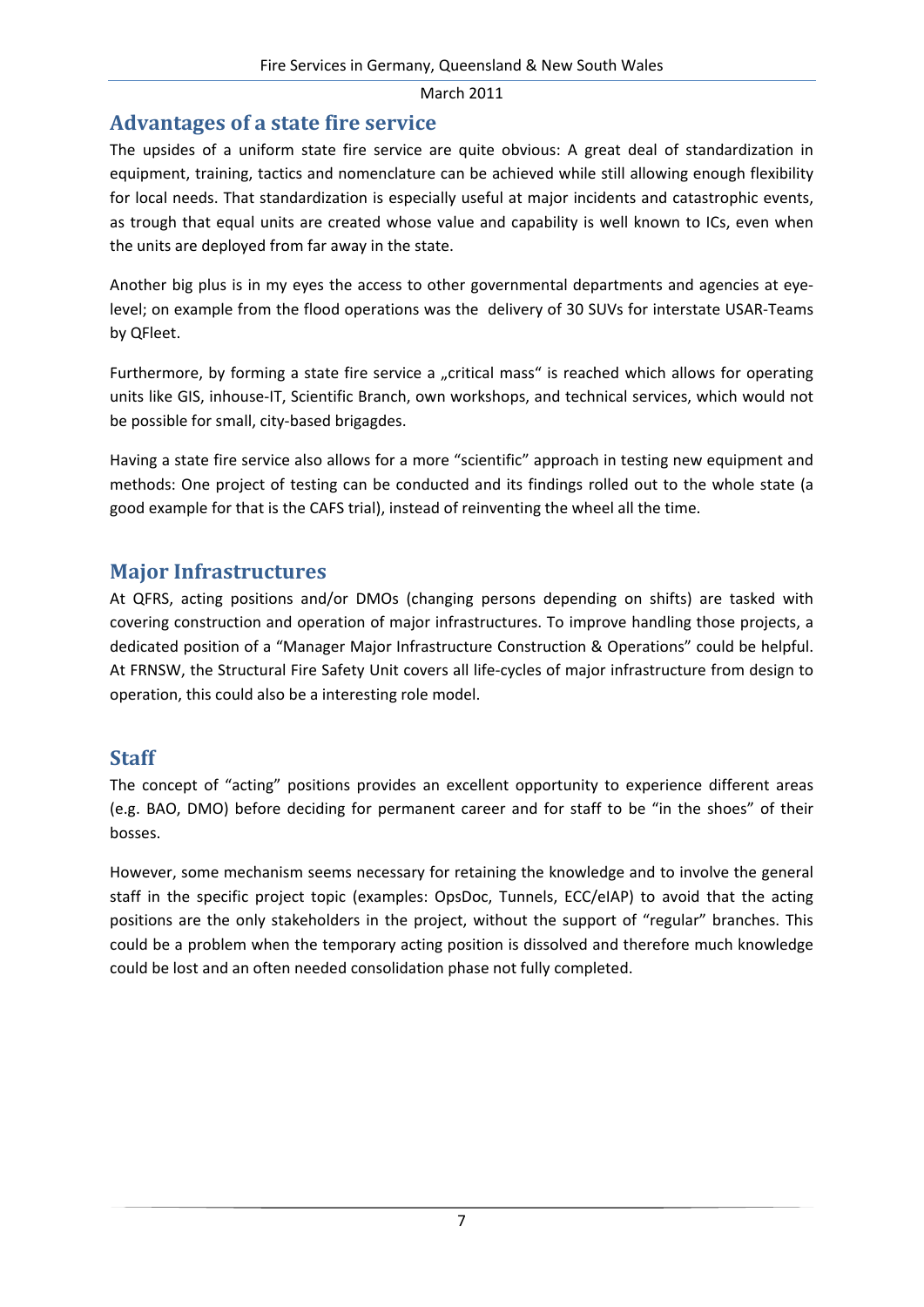## **Training**

QCESA offers outstanding training capacities for a wide range of different aspects of fire service works and is definitely a role model for many fire colleges around the world. However, I learned that access to the facilities is very limited and little to no regional training facilities exist.

Especially the long distances many participants of courses have to travel seem to hinder continuous professional development. For comparison, the German state of Bavaria with only 1/25<sup>th</sup> of Queensland's area (and 12 Mio inhabitants) has 3 Fire Colleges to offer regional training.

What I have seen of the NSW State Training College is by far not comparable to the possibilities at QCESA, mainly because of the inner city location of STC (more or less lesson rooms and some BA facilities only).

What I liked very much is the effort of continuous education and training, as done with the Core Skills Program and continuous Refresher Courses even for Senior Officers. Beside its good intention, the CORE is obviously not really accepted by crews and often seen only as a legal tool of fulfilling obligations and not really improving the knowledge of crews. More hands‐on‐training and less theoretical lessons (one recent example: "Discuss your understanding of the QFRS service fundamentals") could maybe part of the solution.

### **Live Fire Training**

FRSNW has an outstanding live fire training program that is scientifically founded and top-of-the art. The main focus of the program is on carbonaceous training as that is what resembles interior fire attack conditions.

Two different levels of live fire training courses have been developed pushing the envelope of latest knowledge in different modes of extinguishing and safe‐zoning techniques.

There are several regional live fire training centers covering the whole state and enabling all staff (permanents and retained) to receive live fire training. There are regular refresher courses with the aim of getting every staff through live fire training once a year.

### **Information Management System**

QFRS Information Management System has a clear separation between operational information, business rules and standing orders. It is the best system of that kind I have encountered so fare. The clear distinction enables the user to find necessary information immediately which is the sole purpose of such a system. The whole system of the uniform OpsDocs are in my opinion also a valuable tool in assuring the quality of work of units across the state and providing an uniform approach to similar problems.

FRNSW has a similar system, which however in my opinion is not as stringent.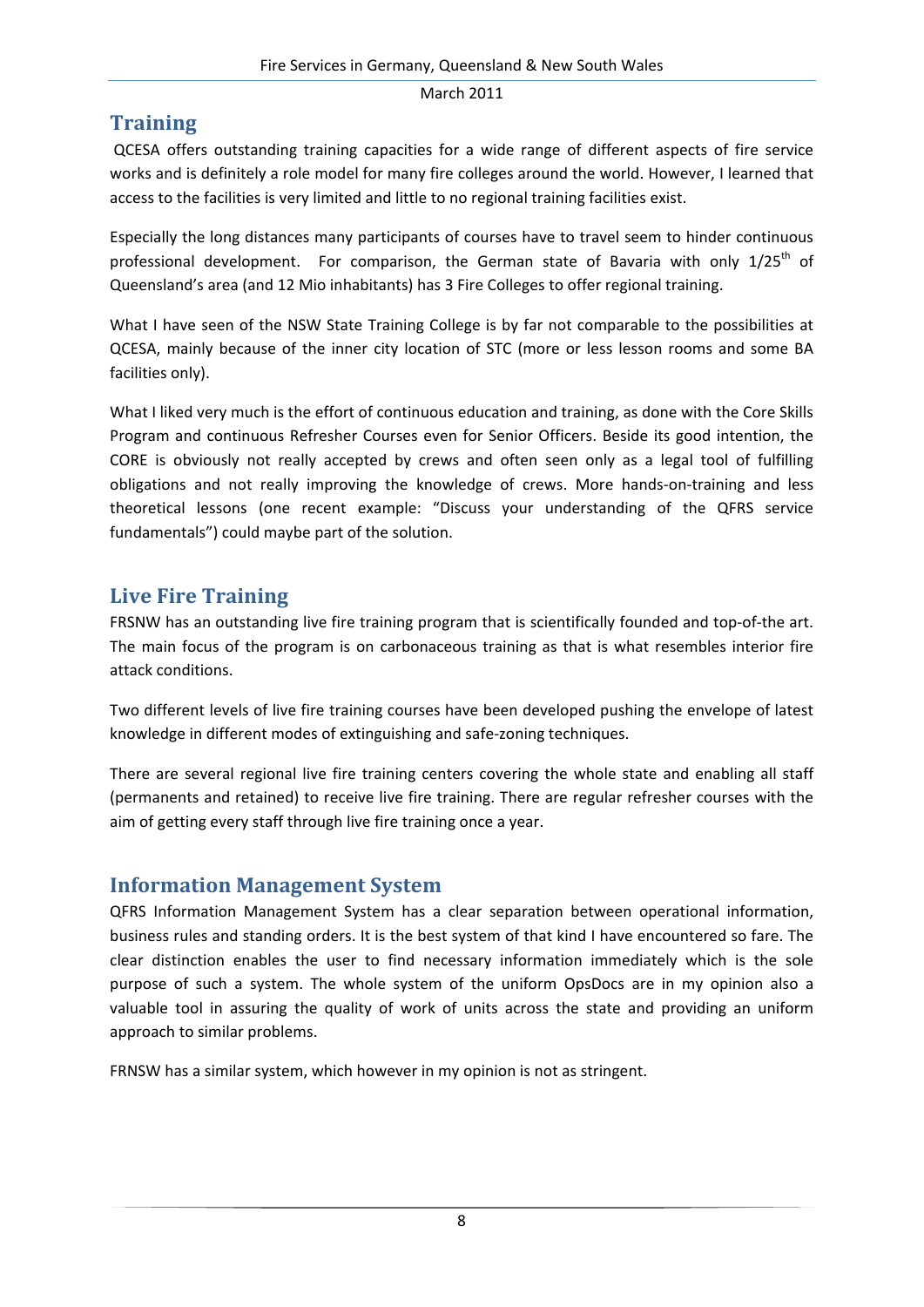### **Command and Control**

The command structures on all levels (local, regional, state) are very clear and good. A big advantage on behalf of QFRS is in my opinion the corresponding system of QFRS control centers (ICC, ROCC, SOCC) to disaster management structures (LDMC, DDMC, SDMC).

Impressive was the capability to quickly set up ICCs at stations (e.g. Kemp Place) by using training rooms and pre‐deployed radios etc.

In general, QFRS' ability to command and control big scale operations were very impressive; the typical German City Fire Brigade does normally not prepare to control more than say 200 units which becomes a serious problem in incidents covering large areas.

The various tools that support Command & Control such as the eIAP, TOM and purpose made GIS maps are extremely valuable tools, especially as they can be adapted as needed even during incidents as I have witnessed during the floods.

#### **AIIMS**

The AIIMS‐system works well for incidents of longer durations as floods. Germany uses a similar approach with slightly different areas of responsibility: Instead of the three functions Planning, Logistics and Operations the German system called "DV 100" names six different functions (which not always have to be manned). They are numbered from S1 to S6 and cover the areas of Personnel, Information Gathering and Assessment, Operations, Logistics, Media & Press and Communications.

I could not say that one system is better than the other; what I noticed is that both systems work well and it is easy to blend into the other if you know one.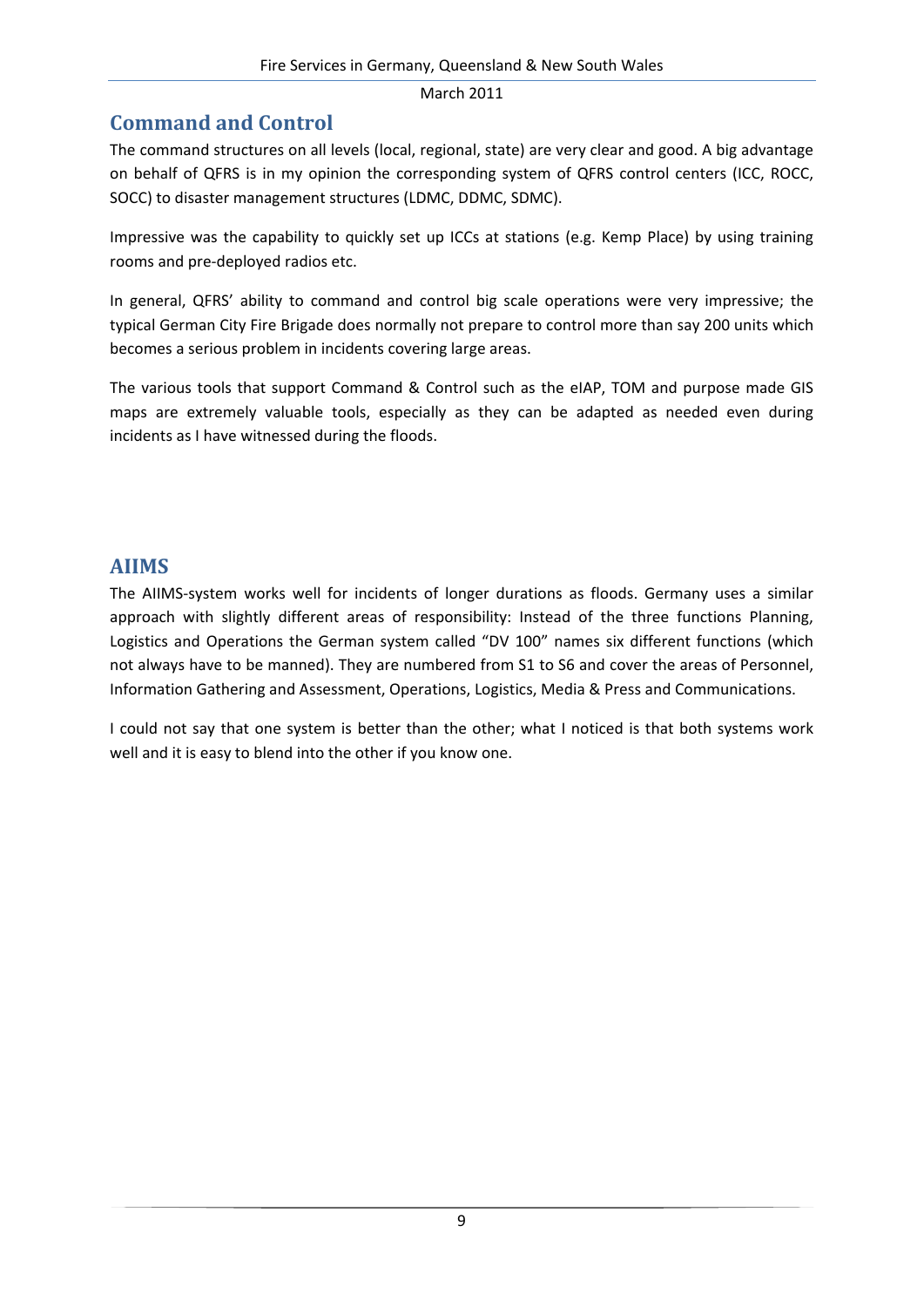### **Incident Command Vehicles**

Tango is definitely an exquisite piece of equipment and I would be hard pressed to find German ICVs that have any more functions.

FRNSW uses two identical busses as ICV for redundancy reasons and to be able to cover multiple incidents or incidents that cover a huge area. Despite of being a couple of years old, FRNSW ICV have been continuously updated and therefore still up-to-date, except that they don't have a satellite link.



**1: FRNSW Incident Command Vehicle**

### **Command facilities**

The Major Incident Control Center (MICC) of FRNSW doesn't have the same possibilities in terms of technology, FireCom operator etc. than the ROCC, let alone the SOCC

The Rural Fire Service NSW has an impressive, quite new Headquarter, but FRNSW has only a liaison role there.



**2: RFS NSW Headquarter**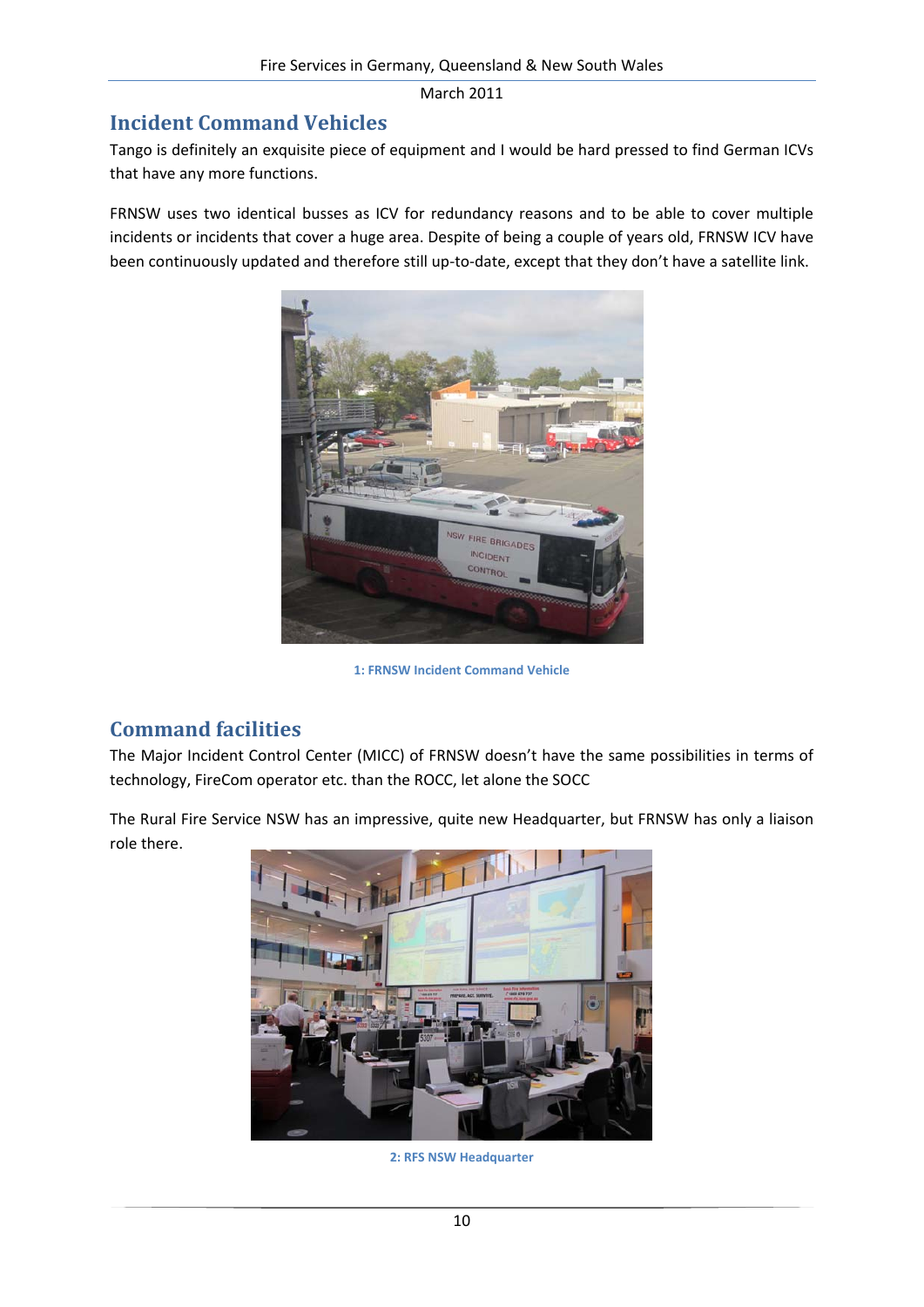### **Command Training**

FRNSW has embraced the means of virtual command training using simulation based incidents ("BlueCard Command"). In my opinion, that training method is very valuable and can be used for all levels from Station Officer up.

I have been informed that many users there not satisfied with the Vector software anymore and search for different VirtualReality software, as is QFRS.

### **FireCom/Comms**

The systems and procedures used at dispatch centers are very similar to Germany. However, in Germany there is currently a push to form so called "integrated dispatch centers" to cover fire brigades and ambulances.

FRNSW uses uniformed firefighters as Firecom Admins (like Germany), but in my opinion specialized staff are more suitable for that task as that work requires a different set of skills than firefighting. In addition, training a firie to SO and paramedic (as done in Germany) and then "wasting" him in a dispatch center doesn't really make sense to me.

# **ROCC/SOCC**

During the floods we realized that an automated overview of units that have been dispatched or still in-quarters units would be desirable; we had to count them by hand which is quite prone to failure.

In general the concept of having additional admins to support officers seems very valuable to me and keeps a lot of work away from uniformed officers by which they have more time to focus on their primary responsibilities.

The usual glitches of command work (e.g. loss of information between ROCC and ICC) cannot be totally avoided but have by my account been reduced to a minimum.

### **Hazmat**

As far as I have seen, both QFRS and FRNSW have similar good capabilities in terms of detection, decontamination and handling of hazmat incidents.

FRNSW has its specialized HazMat units stationed at 3 different specialized Hazmat stations throughout the GSA.

Bot QFRS and FRSNW follow a similar approach with a Scientific Branch /Advisors. However, in NSW there are only 2 Scientific Advisors in the whole state and no volunteers to support permanent staff. QFRS' concept appears to be superior here.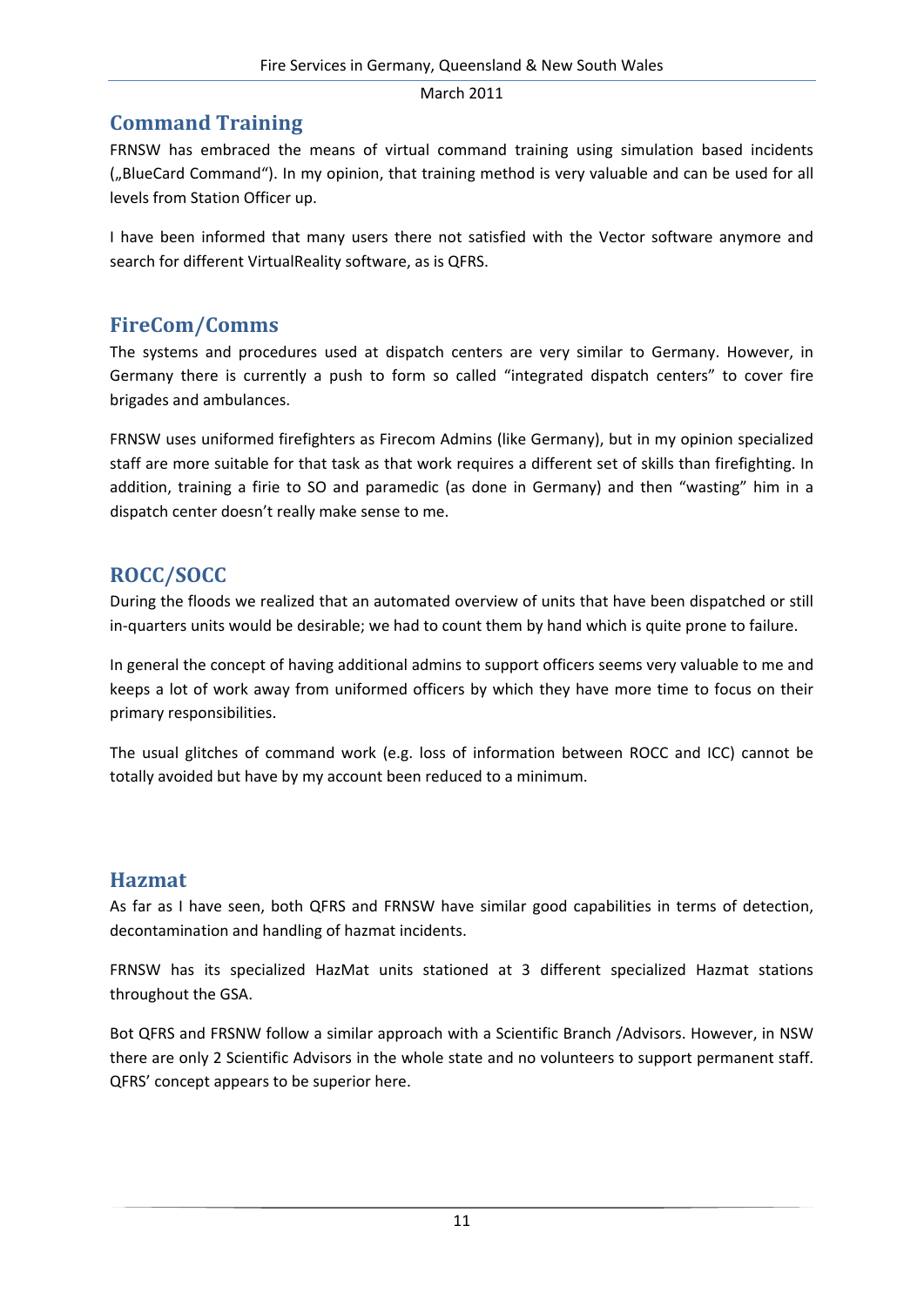### **Scientific Branch**

The Scientific Branch is very valuable as "connection" between industry/science and fire rescue work. To have scientific experts who also are familiar with the operational needs of fire brigades cannot be valued highly enough. Moreover, it seems that the research carried out by Scientific Branch can be of great use for QFRS.

In Germany, the chemical industry provides support by their own specialized industrial fire brigades and experts that can be requested by municipal fire brigades either for advice or full blown operational support (that system is called TUIS).

A possible future additional useful capability could be medium‐range mobile CBRNE reconnaissance as currently used in Germany.

The federal government of Germany provided many departments with recon vehicles with specialized equipment for Chemical, Radiological and Nuclear (as well as limited Biological) detection capabilities. The equipment includes NBR radiation counter, a specialized IMS and PID as well as a GPS and data remote transmission system for instant mapping of detected hazards.



**3: CBRNE recon vehicle and removable detection equipment**

#### **WH&S**

As I have been trained as a Safety Engineer, I noticed some inconsistencies in WH&S: On the one hand, actual practical training lessons are delivered how to step off the truck, on the other hand things like very heavy high‐rise pack, very heavy hoses and couplings, refilling foam on trucks and other ergonomically challenging things are not addressed at all.

At FRNSW, uniformed officers are trained and responsible for Safety what maybe clarifies operational needs more.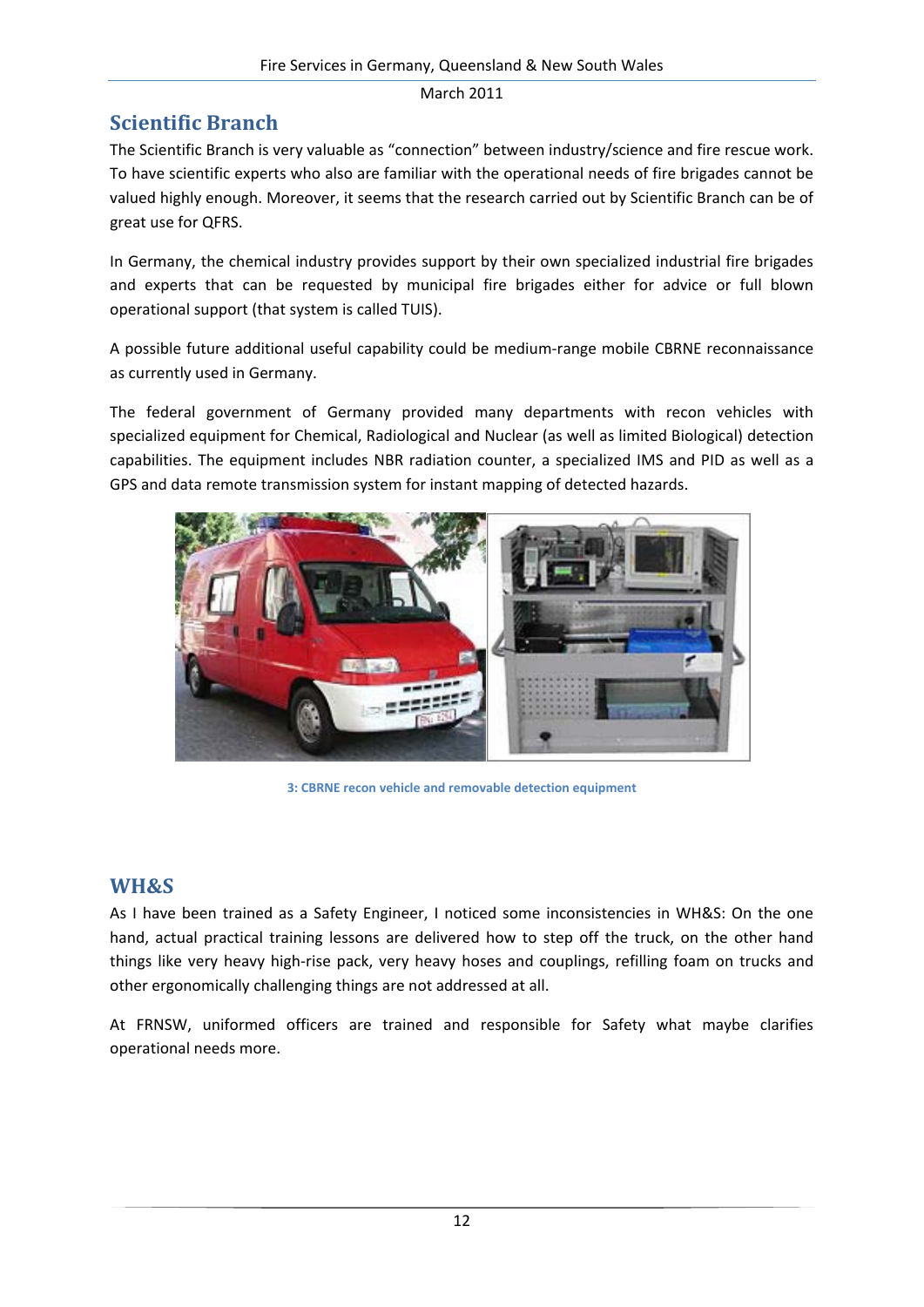### **Senior Officers**

I noticed a quite big "chasm" between senior officers on the on hand and SO/Firie level on the other, although all seniors have risen through the ranks. Something similar is not known in German fire services although we have lateral entry.

A model used in Germany and NSW could maybe help to close that perceived gap: more seniors as "Duty" and "Zone Commanders" on 10/14 (compared to only DMO). That would also deliver a level of control and support for SOs at medium‐sized incidents.

# **Additional Capabilities FRNSW**

An assent unknown to QFRS is a helicopter that FRNSW co-owns together with NSW Police. It is used to transport IMTs, HazMat equipment etc.



**4: NSW Fire Rescue & Police Helicopter**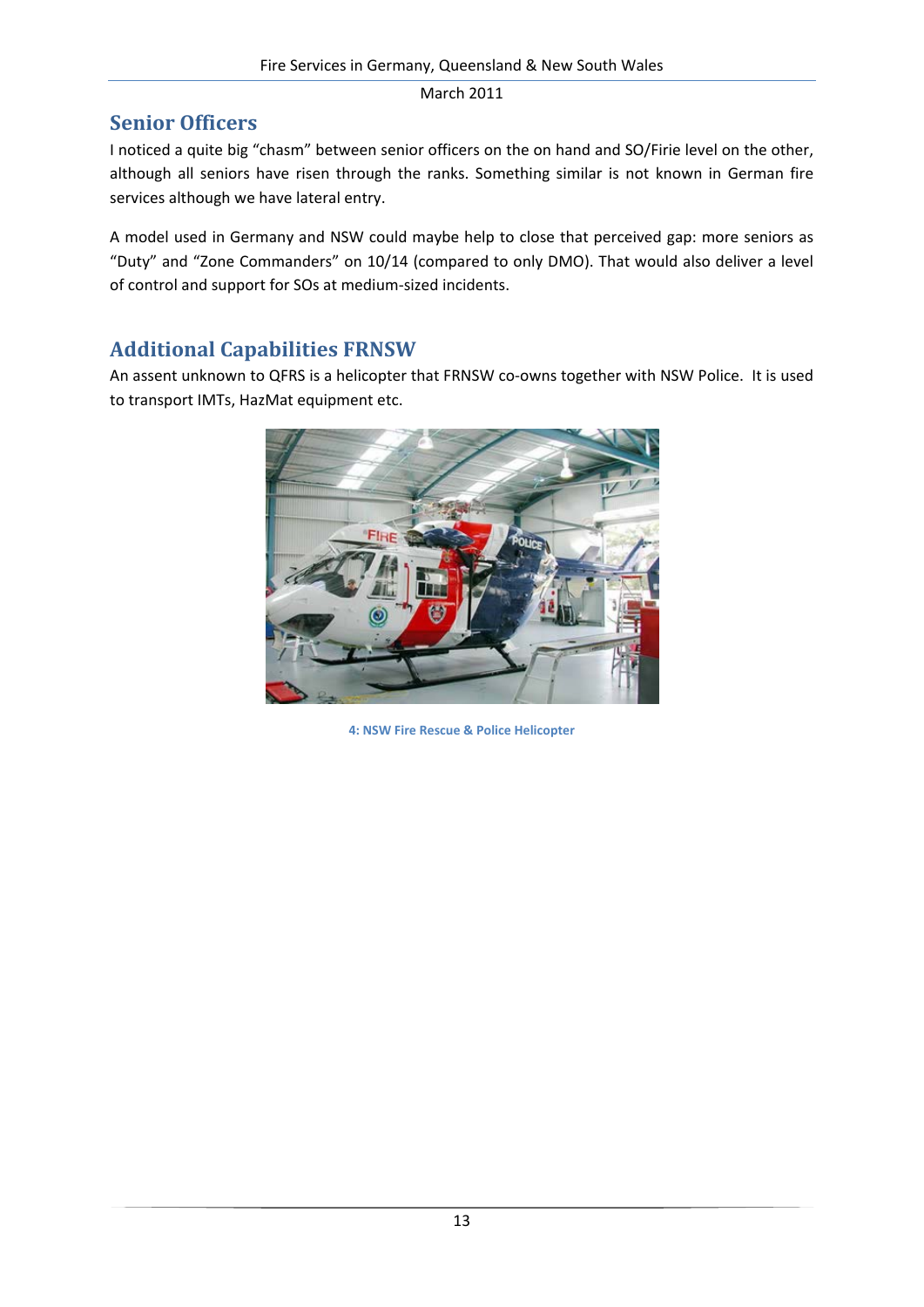#### **Fire Research & K9**

FRNSW operates a Fire Investigation and Research Unit that not only investigates fires, prepares statistics, but is also involved in actual research in fire behavior, burning characteristics of equipement etc. pp.

FIRU also has a canine detection unit, which is obviously far superior to any monitoring equipment.



**5: Research of FIRU and the K9 Unit in action**

### **Fire Safety**

The work of the fire safety units in Australia is quite similar to Germany, although in some areas the QFRS and FRNSW units have more responsibilities and rights than just to deliver comments.

From the BAOs at QFRS I often heard the need for more staff and that they are severely overwhelmed by the workload. They seem to be well prepared for their task.

At the Structural Fire Safety Unit of FRNSW , Fire Safety Officers don't receive formal training that would qualify them for the task at hand. As I have been told by them, they are the only unit in Australia that is in that situation. There is some planning going on for FRSNW to pay for fire safety engineering studies at University of Western Sydney, but for now the covering of costs is still unresolved. Over the years, the officers make up for the lack in training by experience and "on the job training".

At SFSU, 4 Fire Engineers are employed full-time to assess alternative solutions.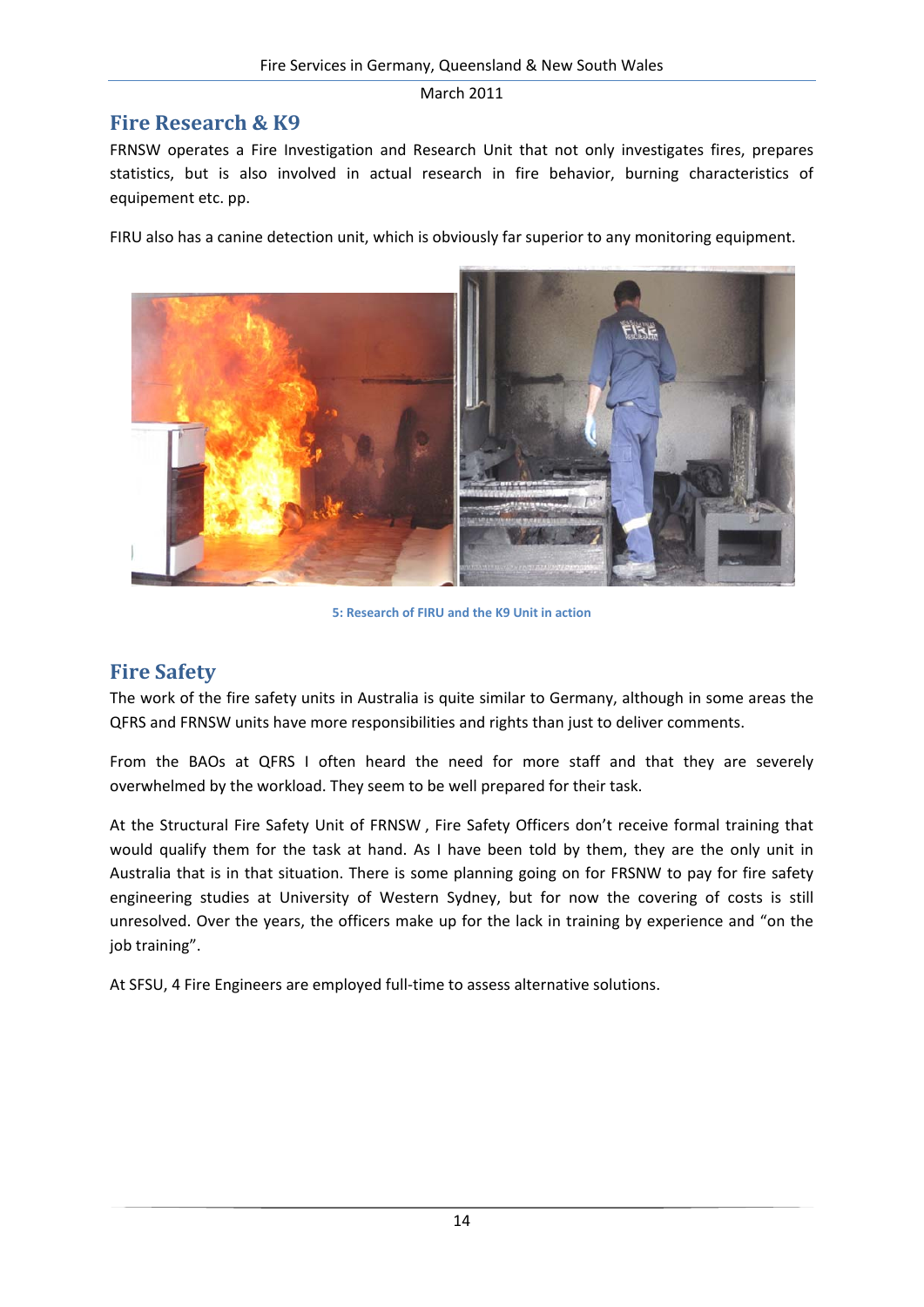#### **Rosters**

FRNSW uses the same 10/14 roster for shift work as QFRS. At Fire Safety, an in my opinion interesting day work roster is utilized, to give operational staff an incentive to switch to day work: 4 days on with 10.5 hrs each, 4 days off, 2 platoons to cover whole week.

I like that roster very much, but it would not be legal in Germany: After having 24 hrs rosters for a long time, EU regulations mandate that only 12 hours can be worked in a row. Currently, different experiments are going on in different brigades to find a new suitable roster.

### **Aerial Appliances**

Both FRNSW and QFRS use far less aerial appliances than we in Germany; probably in large parts because of different building characteristics life rescues are not that big an issue.

Germany uses Brontos only as special aerial appliances; aerial ladders are mandatory for life rescue as they are faster in jacking up and moving, are leighter and smaller to fit in building code prescribed ladder spots.

FRNSW looks again into buying ladders for those reasons, too.

### **Fire Trucks**

The modern QFRS and FRNSW trucks are more or less the same than their German counterparts, with bigger pump capacities

In Germany all the planning is done by the coach builder in accordance with detailed standards for individual types of pumpers and other vehicles.

Most small departments don't have a technical department which could do the planning, so outsourcing it to the manufacturer makes sense. The downside can be that the manufacturer plans what he wants to sell and not what suits your needs best.

### **Ambulance/First Responder**

Unlike Australia, in Germany most permanent brigades deliver ambulance services, too. In my opinion, that leads to a problem with cross‐training, as totally different skills have to be maintained and kept up-to-date. A good solution in my eyes would be to merge fire & ambulance under one command but with different staff for the two branches. The advantage of that would be that tactics and equipment would be uniform and tailor made for each other, while the staff would not have to be cross‐trained.

FRNSW is embracing the concept of first responding as another way of staying relevant.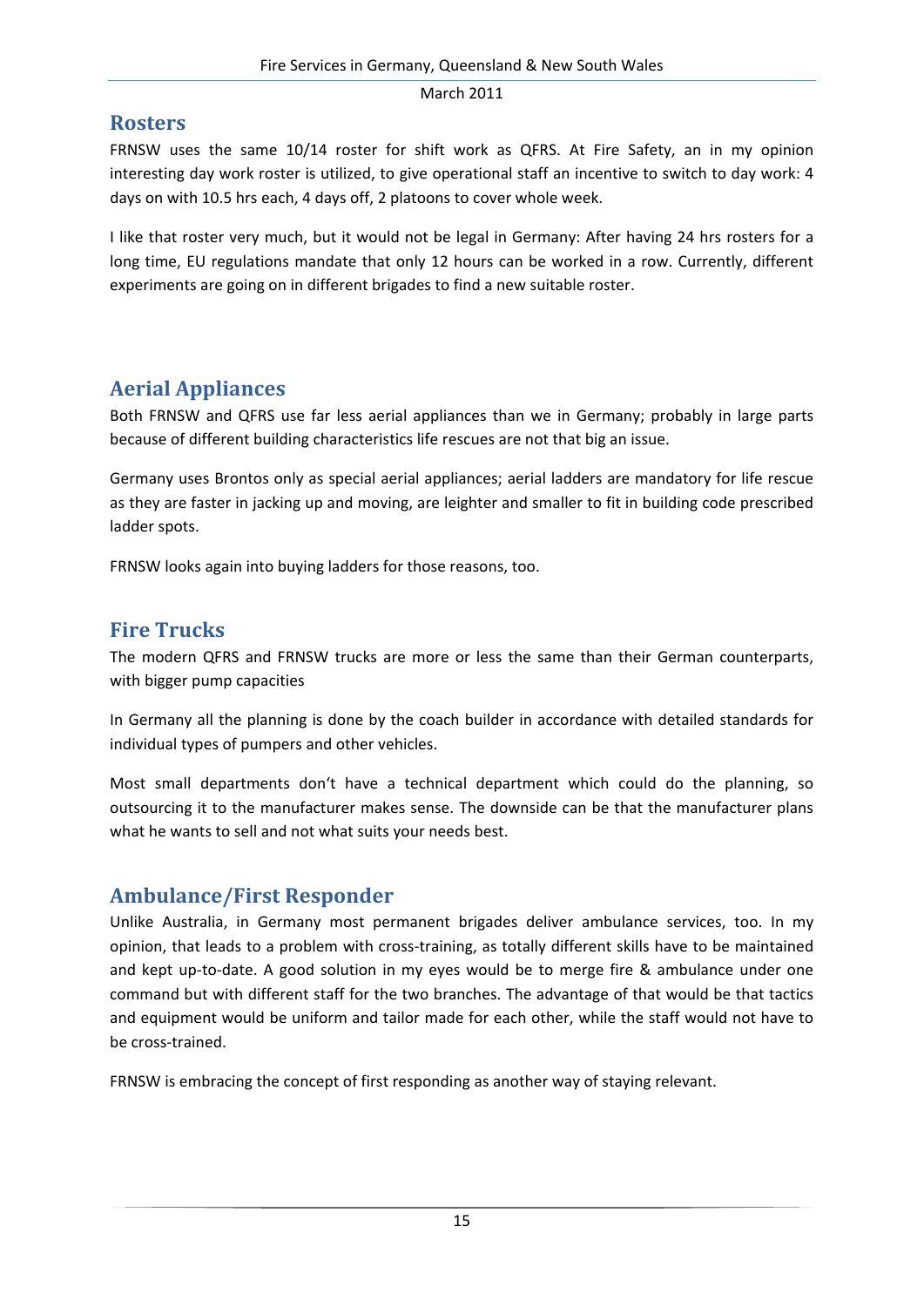#### **Unwanted Alarms**

FRSNW and especially the City of Sydney Station has similar problems as 1 and 2 Stn of QFRS with automatic alarms.

In Germany we also have our fair share of unwanted alarms, but not to the extent I witnessed in Australia. As I couldn't figure out other reasons, maybe improvements in the standards for wiring and installation of smoke detectors and fire indicator panels would help.

### **Key depot**

In Germany the Fire Service has one standardized key to open a key depot at the object of an automatic fire alarm, which is activated when the alarm goes off.

In the depot is a master key, swipe card etc. for the whole building. So you don't have to have individual keys and stations can also respond in other areas.

### **AirOps**

To learn about the Air Operations at QFRS was very interesting and impressive. Unfortunately I cannot compare their work to FRNSW, as Air Operations there is the responsibility of NSW RFS.

The Germany fire services only slowly develop tactics and strategies for wildfires as we experience a rising number of them, probably because of climate change. In Germany police and air force helicopters are used for fire attack; the problem with that is, that because of the many different fire services no uniform training for ground crews is available, which would be desirable for easy interaction with the flight crews.

#### **Non‐turnout work**

Interesting to see was the involvement of operational crews in non-turnout work like creating and updating LAPs, inspections, visits to Children's Hospital and homes etc.

That kind of outreach to the community is not really standard in Germany and in my opinion desirable. Reaching out is for the image and public perception of QFRS definitely better than "hiding" in the stations.

# **Special Ops**

The work of the Special Operations Command and especially the USAR capabilities were very impressive. That again is an advantage of a state fire service: A small municipal fire brigade could not afford to have a full USAR team for international deployment.

The creation of Special Ops to me is also an expression of the realization, that specialized work needs specialized training. Unfortunately, that perception is not widely known in Germany and almost all fire services there still cross-trains in every "profession" or when they have specially trained staff still have them on the trucks and not in dedicated units (with some exceptions like divers and high-angle rescue).